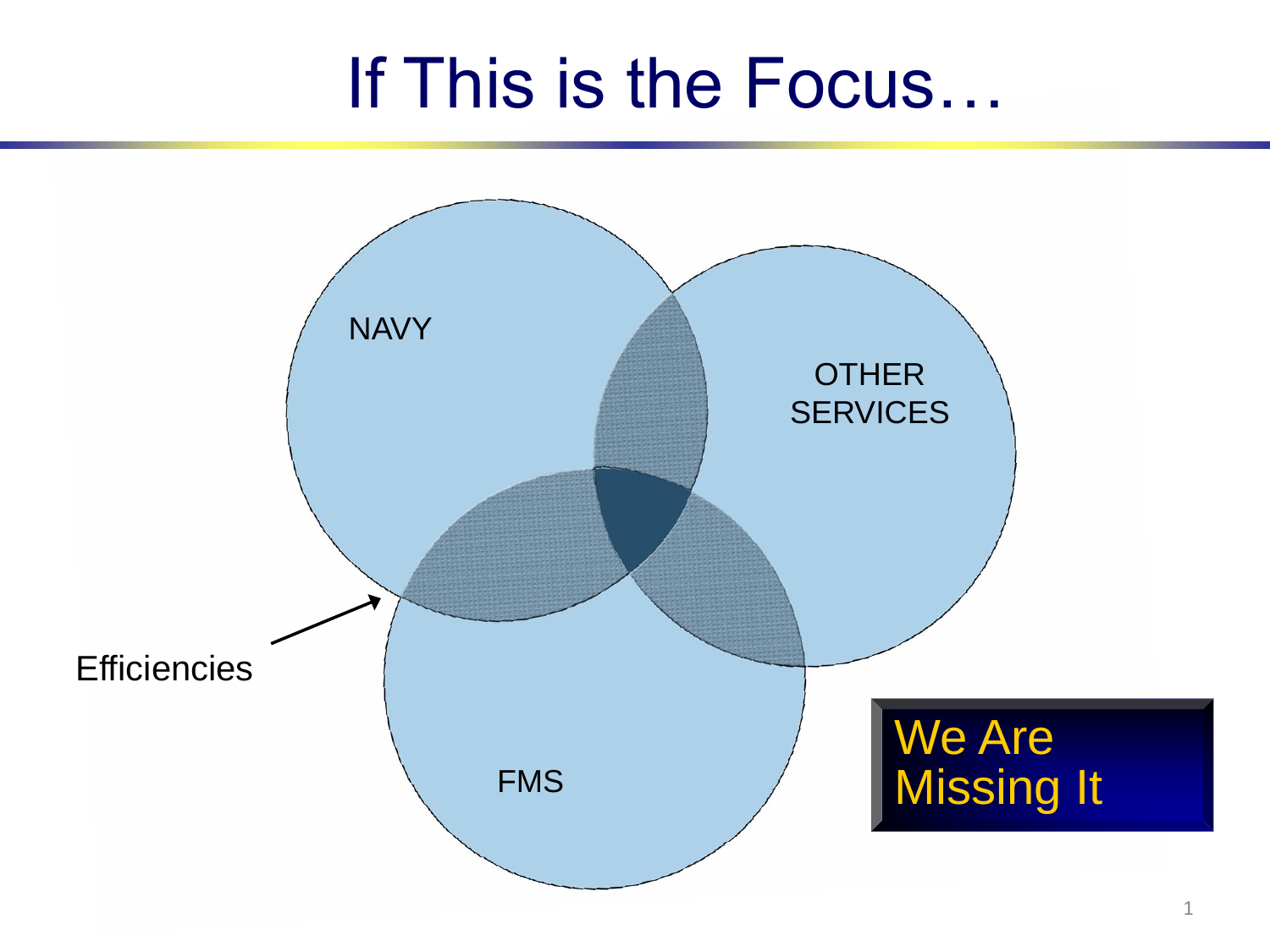# This is what is Expected

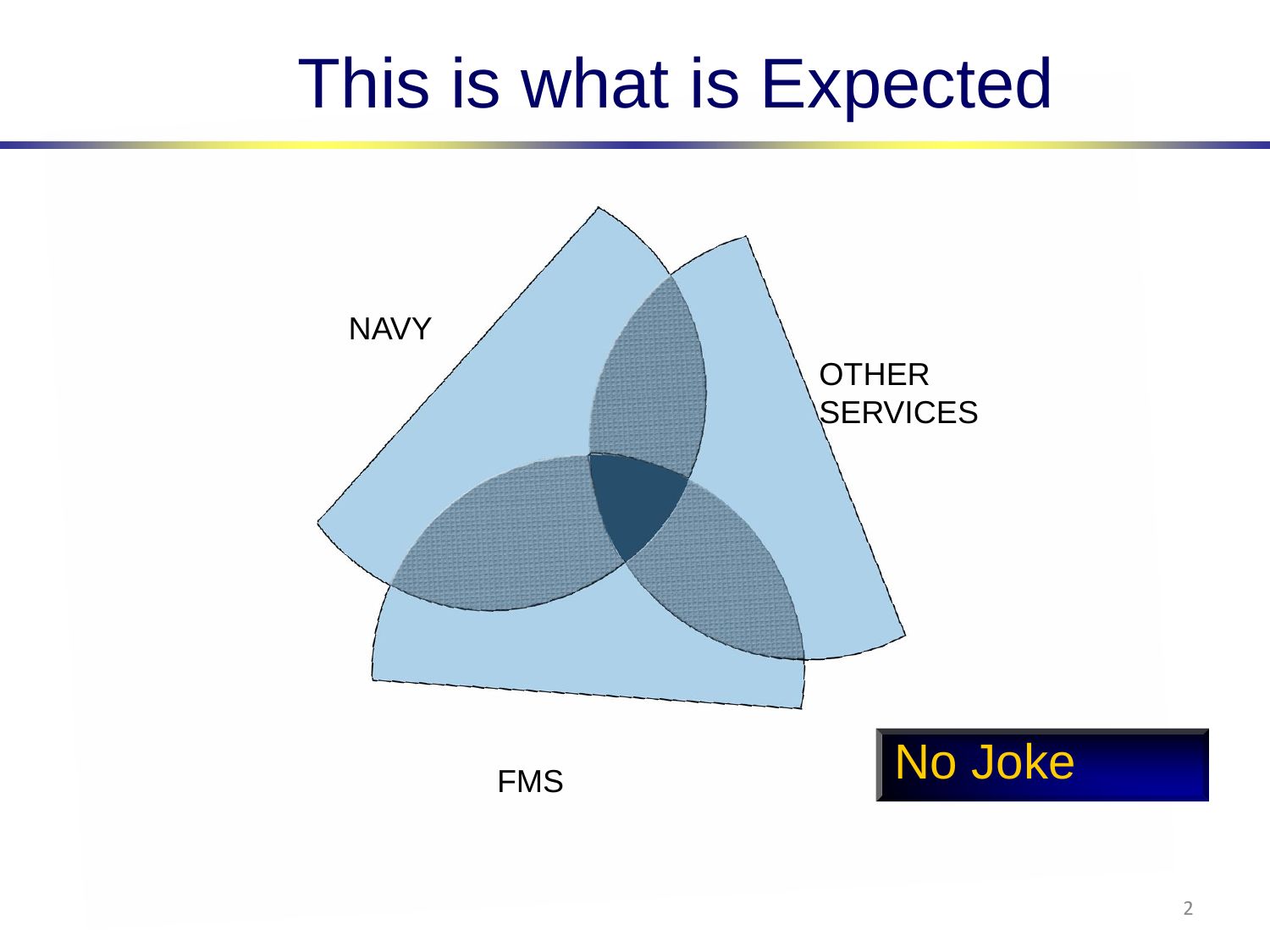## **It's About Addressing Overhead Costs**

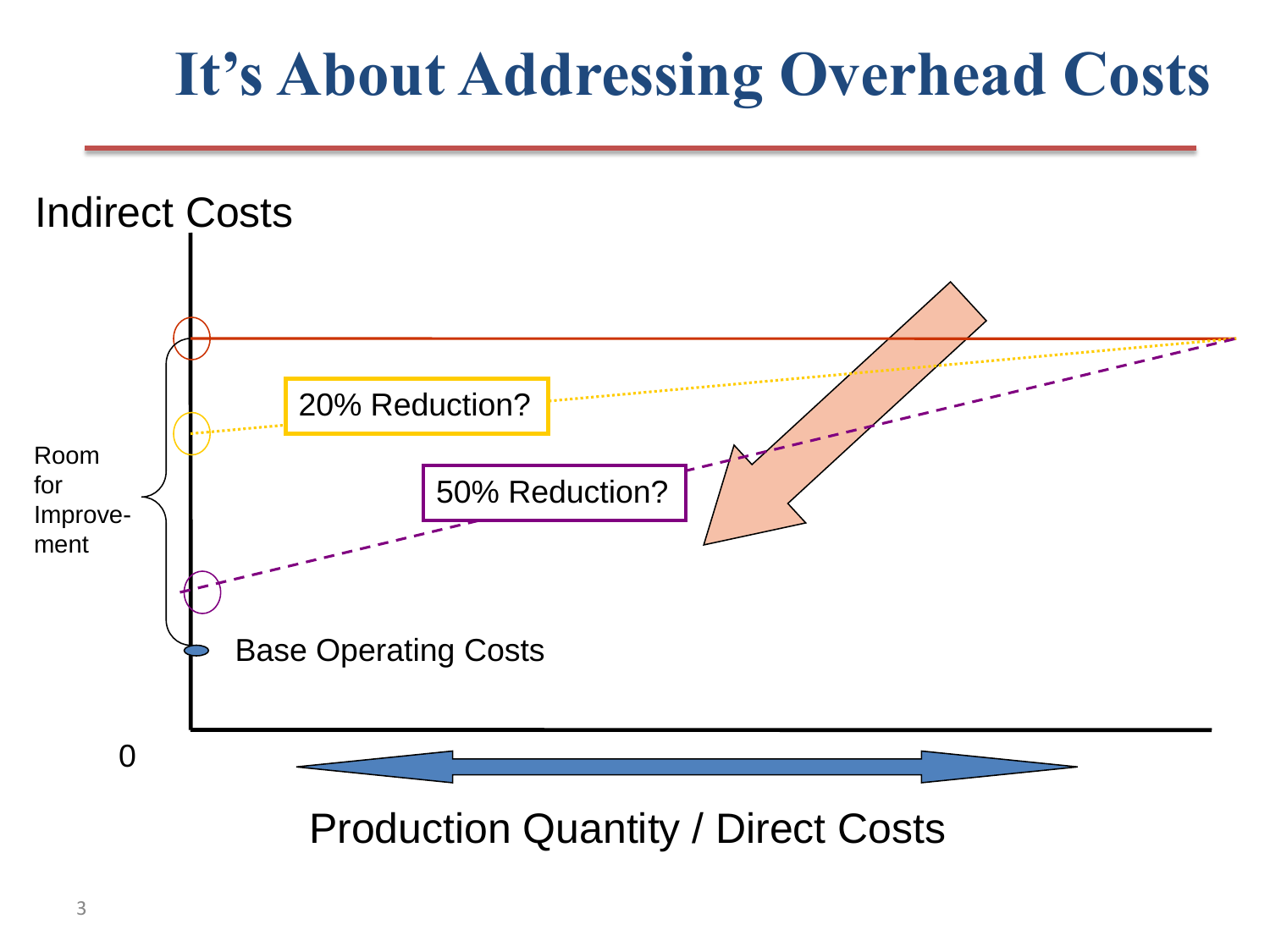# Overhead vs. Direct Costs





Direct Costs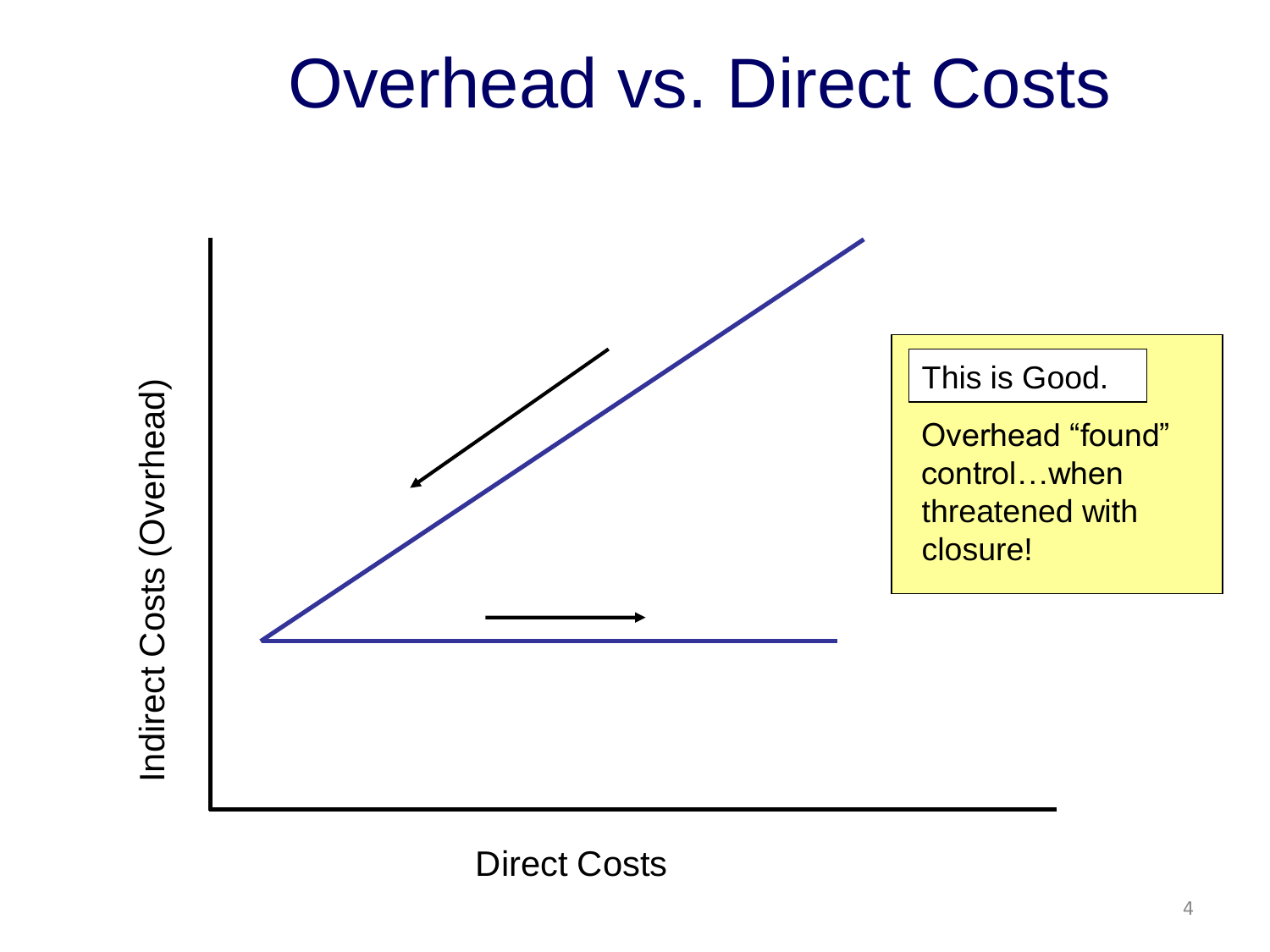# **It's About Addressing Direct Costs**

- How are cross program efficiencies budgeted, contracted and executed
- Pressurizing support costs at all levels
- Multi Year Procurement potential
- Planning realistic projections and margins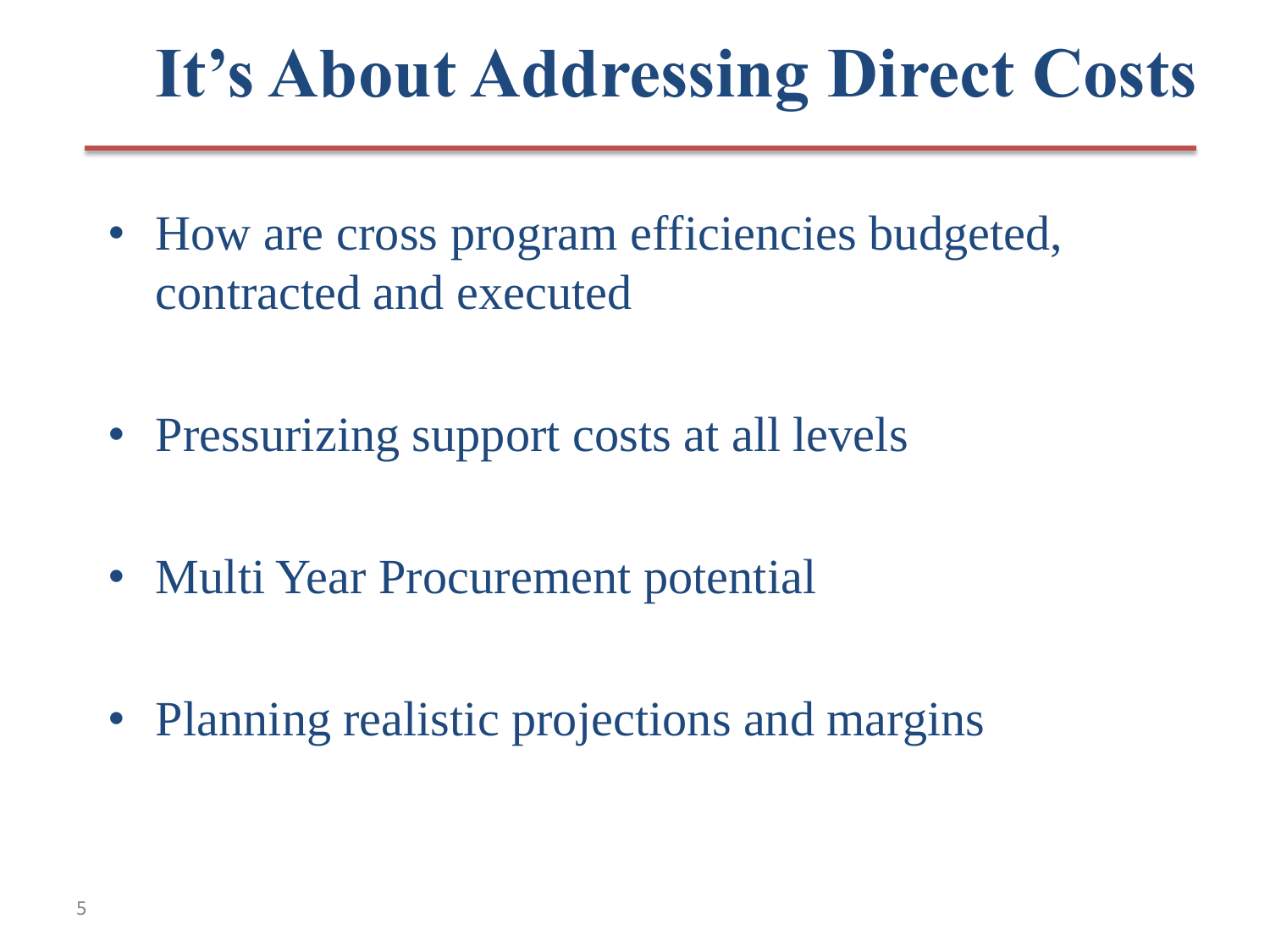#### **Example of System Cumulative FTE Support Effect**

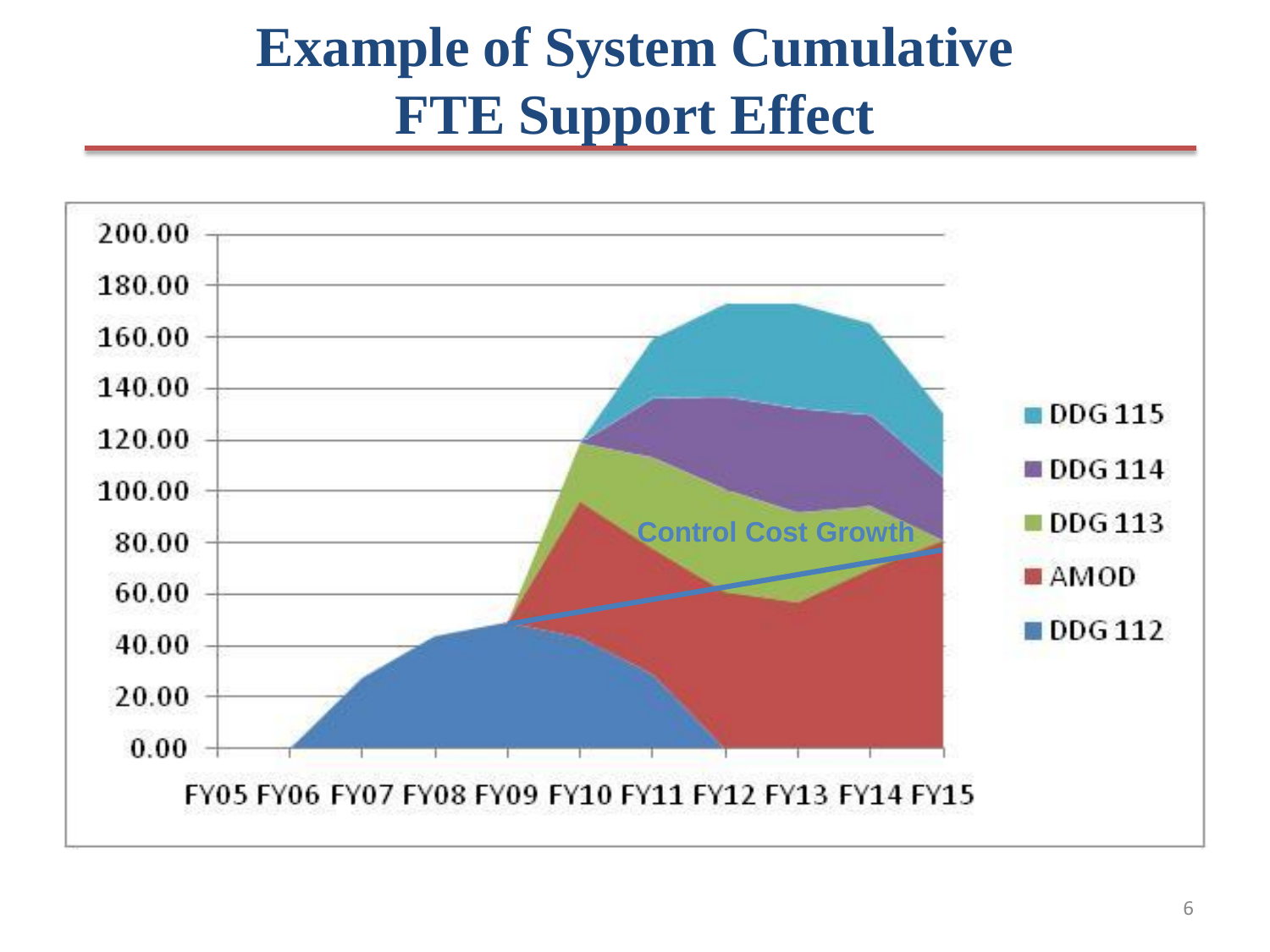# **Community Perception is Reality - Pros**

- Experienced Workforce
- STRONG Technical Knowledge
- DoN Center / Combat System of Excellence
- Understand the Problems
- Many important contributions over decades of service

#### Recognized as World Leaders, but…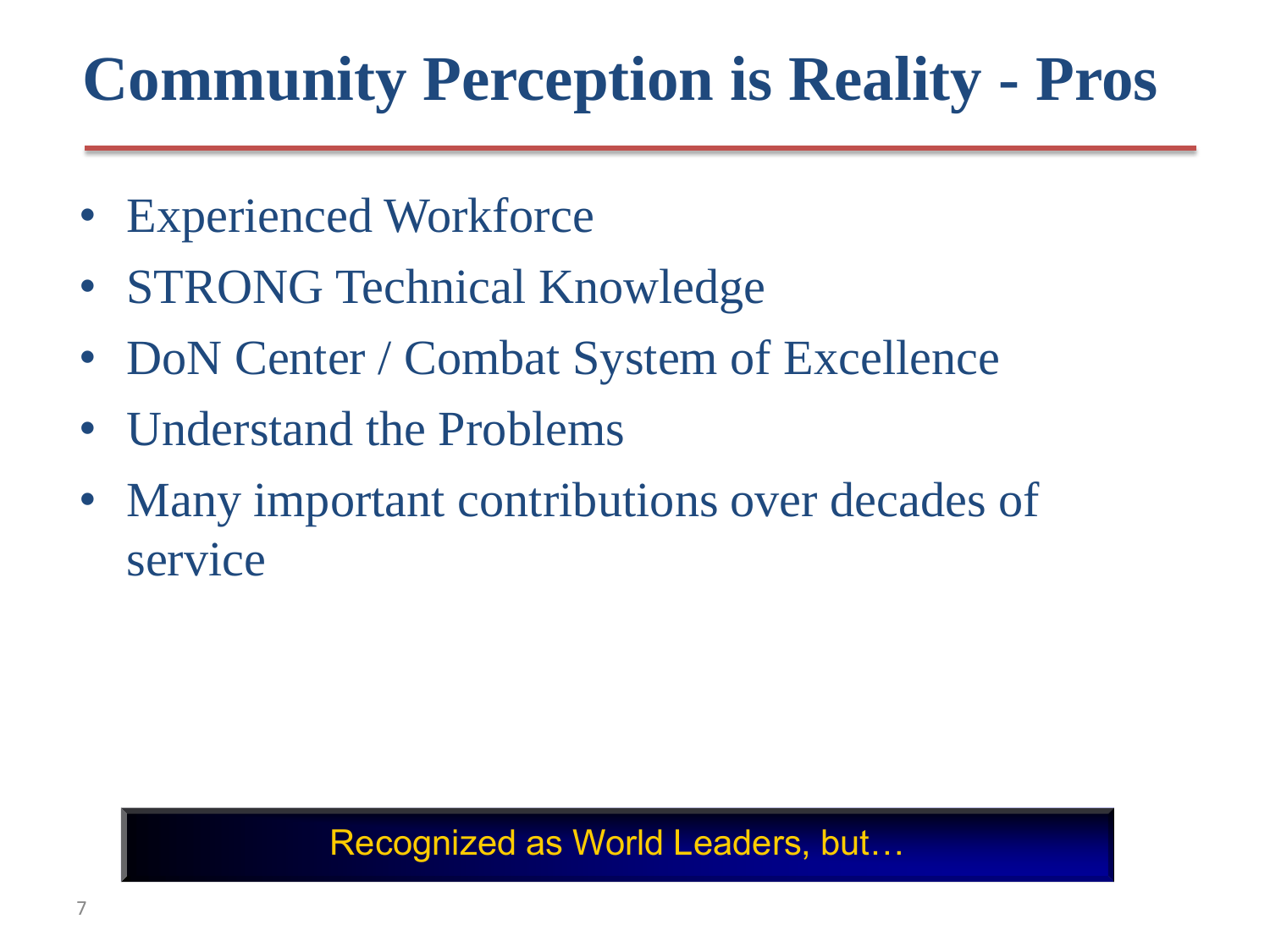# **Community Perception is Reality - Cons**

- Permit inefficiencies in order to maintain current staffing levels
- Cost is not important High Overhead Multiple management layers
- Encourage Duplicate Tasking
- Take too long to produce Inefficient
- Suffer from Structural Arthritis Organizational Misalignment / Silos
- Have Monopoly Mentality Little competition drives bad behavior
- Exhibit Welfare State Symptoms Why work hard?

Perceptions only get defeated with positive results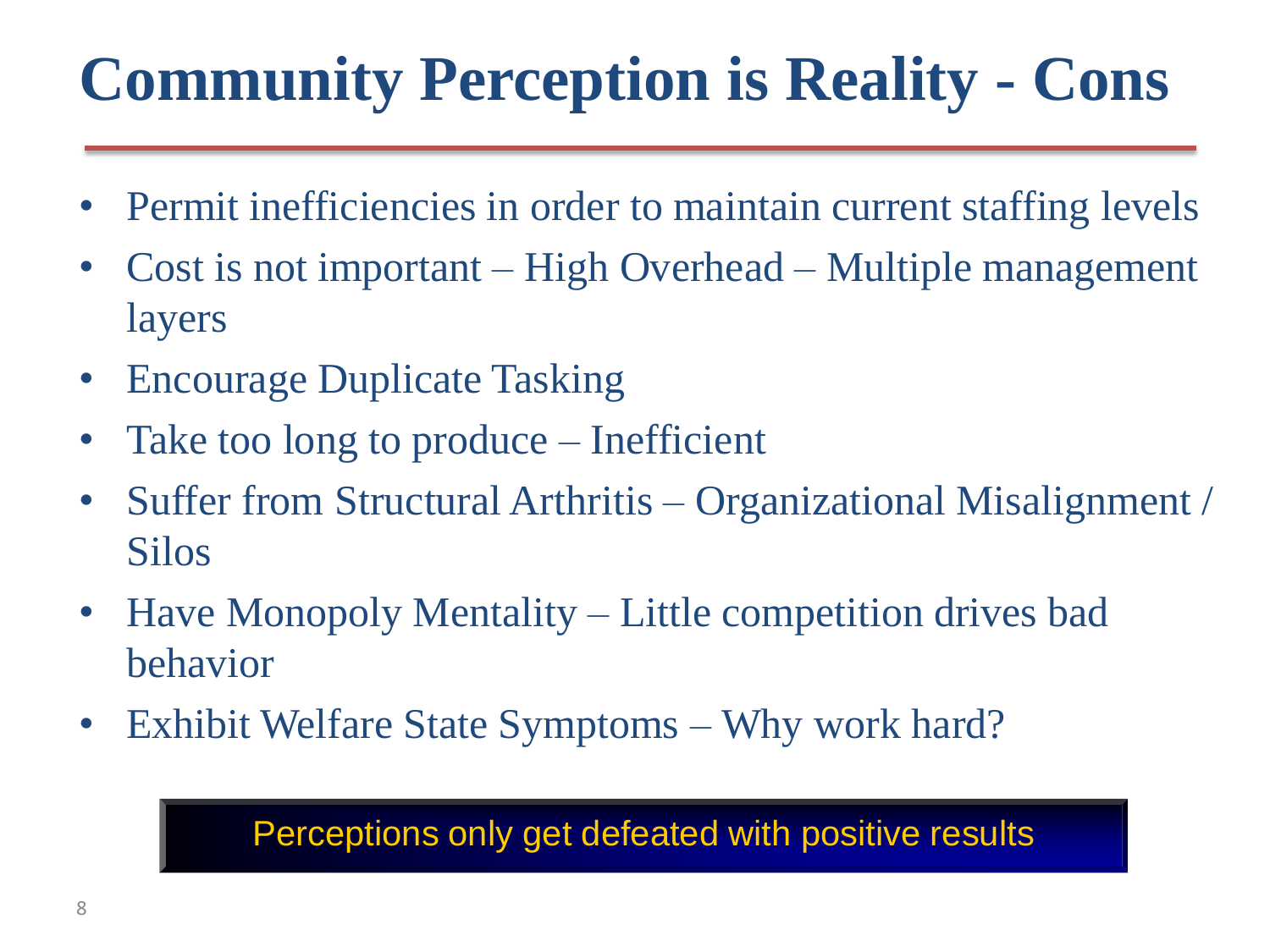# **4 Questions: 25-50% Challenge for Support Costs**

- Identify how to challenge fixed cost
- Identify how to maximize leverage across product lines and programs
- Identify what Government and Industry can challenge together
- Identify what each of you can challenge internally

Perceptions only get defeated with positive results